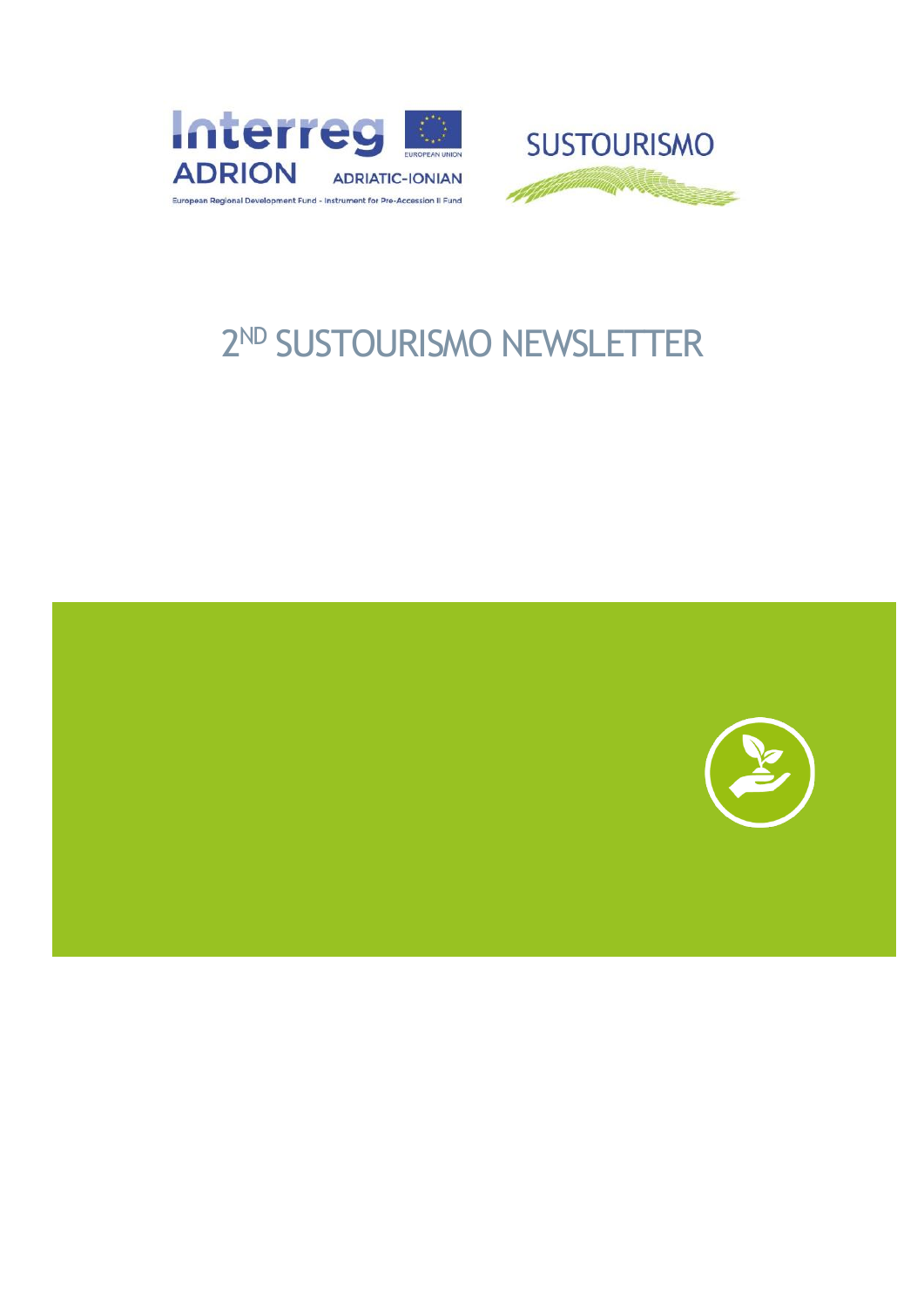



## **Contents**

| The SUSTOURISMO context. Analysis on main international, European, national, regional and local policies |  |
|----------------------------------------------------------------------------------------------------------|--|
|                                                                                                          |  |
|                                                                                                          |  |
|                                                                                                          |  |
|                                                                                                          |  |
|                                                                                                          |  |
|                                                                                                          |  |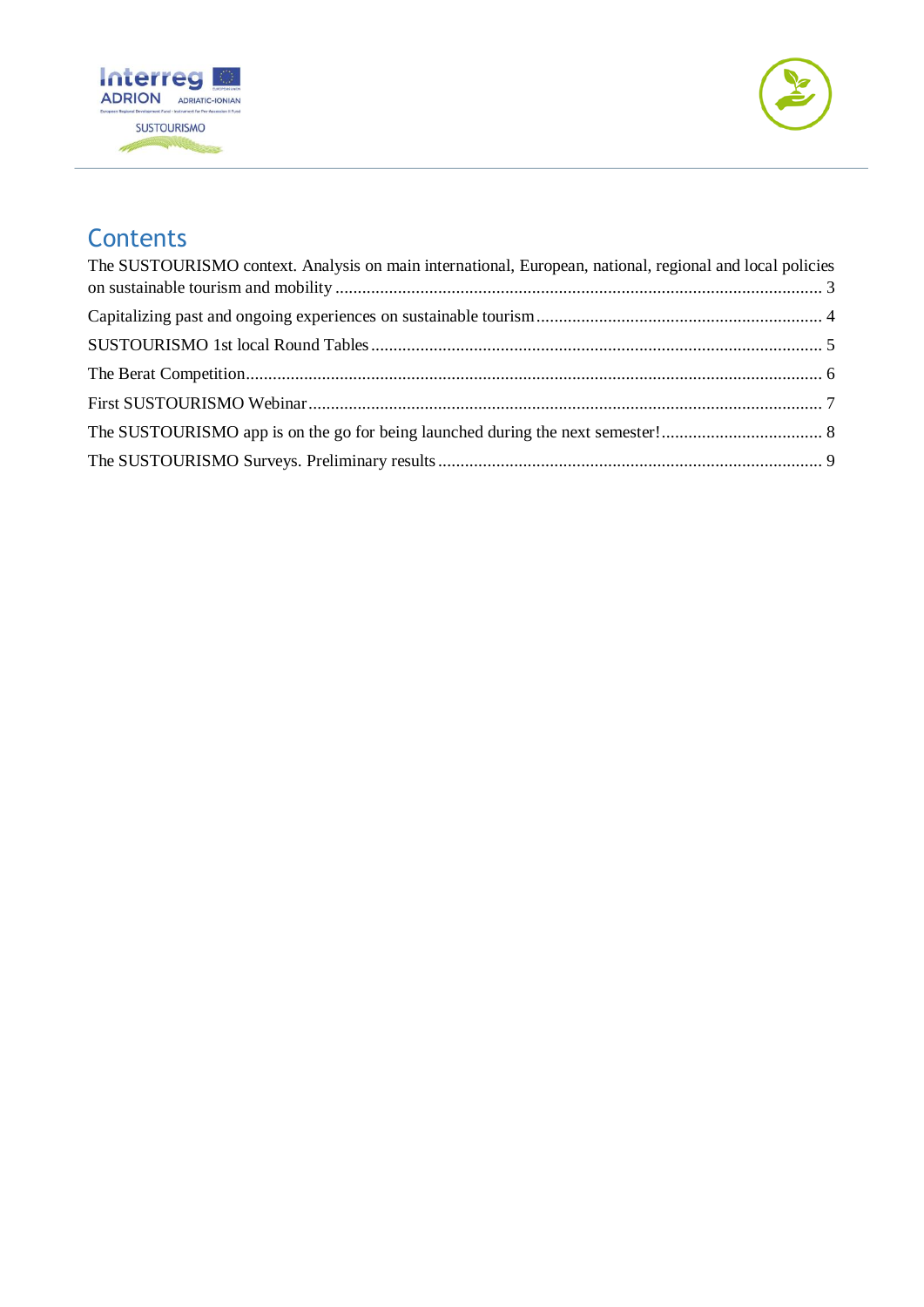



## <span id="page-2-0"></span>**The SUSTOURISMO context. Analysis on main international, European, national, regional and local policies on sustainable tourism and mobility**

Sustainable tourism is not a specific kind of tourism, but rather a pathway that any form of tourism should follow in order to be compatible with the principles of a sustainable development. The World Tourism Organization defines sustainable tourism as "tourism which leads to management of all resources in such a way that economic, social and aesthetic needs can be filled while maintaining cultural integrity, essentials ecological processes, biological diversity and life support systems". A key role in promoting a sustainable tourism is devoted to transport. Where public transports are stronger, a more sustainable tourism is possible.

In the SUSTOURISMO deliverable 1.1.1 titled "The SUSTOURISMO context. Analysis of policy documents on sustainable tourism and transport in the ADRION area", project partners analysed the legislative frameworks at different levels, focussing in particular on the multilevel governance models needed to manage tourism and transport sustainable solutions in an integrated and coordinated way. The analysis conducted showed that differentiations at national and regional legislative contexts among ADRION countries exist, however this cannot be seen as a main obstacle in the common promotion of ADRION tourism as a brand. On the other side, good examples of several initiatives and plans aimed at creating more attractive and sustainable tourism and mobility solutions show that some actions are already in place. Moreover, there are many initiatives and EU schemes aimed to create cross-borders sustainable tourism schemes and packages. SUSTOURISMO intends to work on these aspects and in particular on the local pilots and the development of the SUSTOURISMO App.

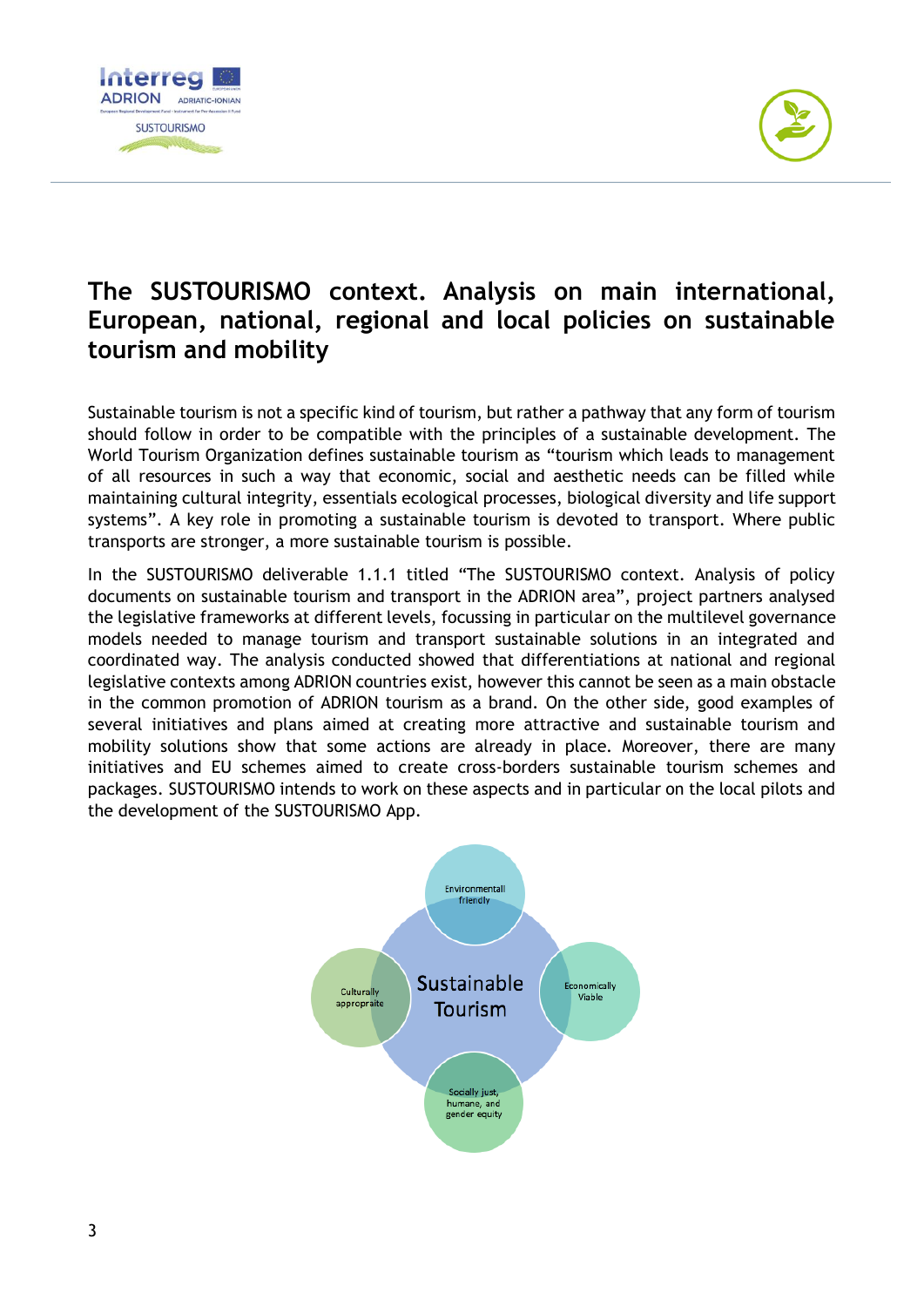



## <span id="page-3-0"></span>**Capitalizing past and ongoing experiences on sustainable tourism**

SUSTOURISMO is not about reinventing the wheel. For this reason, the SUSTOURISMO partnership in the deliverable 1.1.2 titled "Capitalising on past and ongoing experience on sustainable tourism & on initiatives for users engagement in sustainable planning" investigated existing knowledge as well as past and ongoing experiences that could contribute to the project's work.

We consider this an efficacy safeguard, as knowing the baseline dramatically reduces the risk of duplications and replication of pitfalls. But it is also a way to boost efficacy: SUSTOURISMO will capitalise on previous experiences to advance the common understanding of the implications and correlations of tourism and sustainable mobility nexus.

To make this possible, each SUSTOURISMO partner analysed projects that have been implemented in the respective territory and can be considered best practices, i.e. those that contributed to enhancing the sustainability of touristic activities by reducing the externalities of mobility.

Knowledgeable experts further sifted this valuable information to shortlist experiences that can be considered most meaningful for the objectives of SUSTOURISMO. To pave our way ahead, they extrapolated key strengths and weaknesses of alternative mobility options for tourists, including intermodality and supportive ITC solutions.

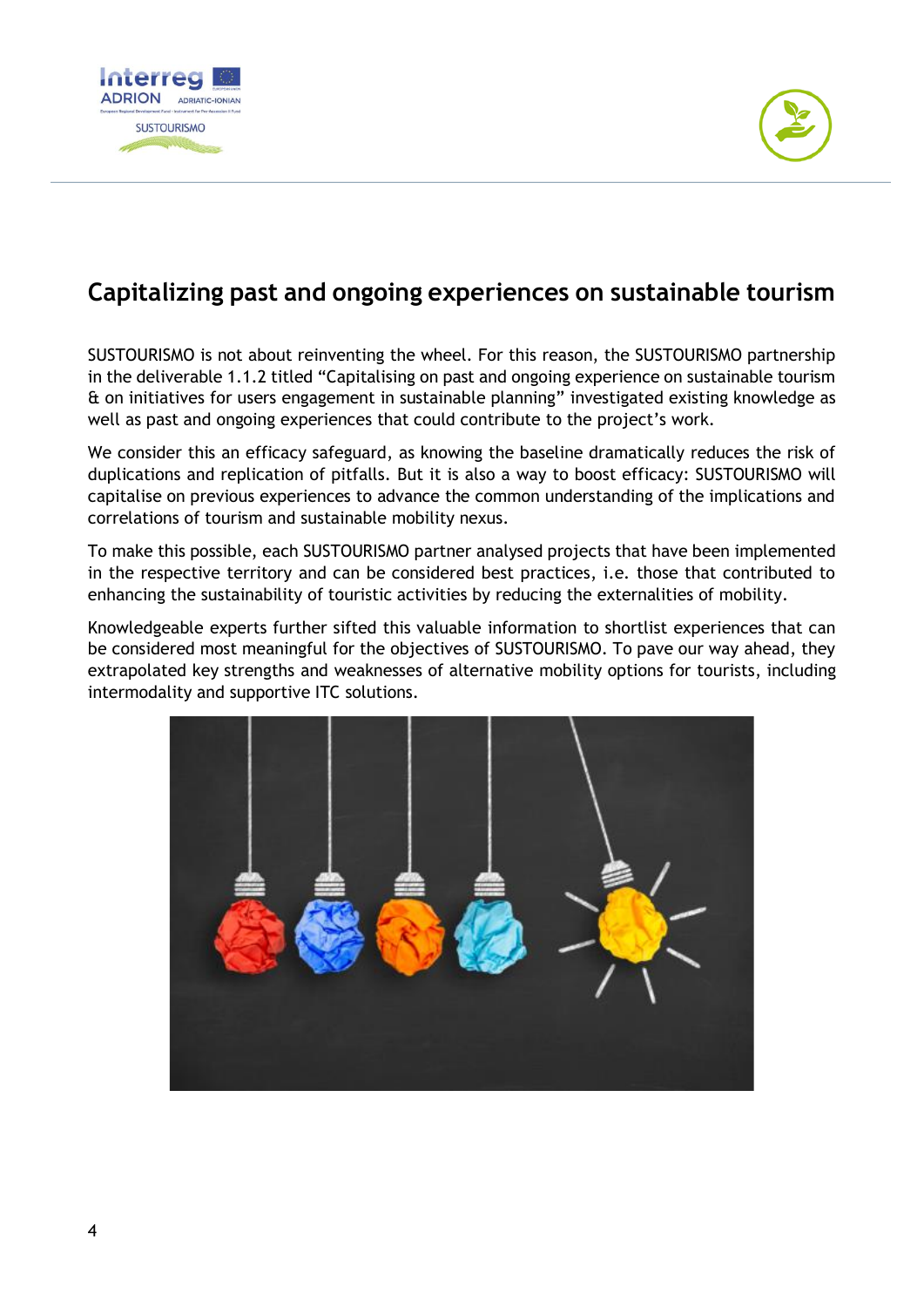



## <span id="page-4-0"></span>**SUSTOURISMO 1st local Round Tables**

The first Round Tables (RT) focused on the local context of the SUSTOURISMO cases started in October 2020 and aiming to involve key local stakeholders in the development of the project's touristic packages. Furthermore, the 1<sup>st</sup> RTs had as a goal the understanding of the functionalities of the SUSTOURISMO App (the common informative, crowdsourcing and awareness raising tool) and the benefits that can bring per target group (i.e. tourists, city, industry). So far, seven different round tables were conducted (the others in the beginning of 2021) and valuable information has been collected on how to develop effective and attractive sustainable tourism and mobility initiatives in the SUSTOURISMO cases. In particular, the RT allowed to collect suggestions on the development of tourist packages, considering also the particular moment for the tourism sector due to Covid-19 emergency. Nevertheless, local and regional stakeholders demonstrated a great interest on the project's initiatives and expressed their interest in working together on supporting the project in the touristic packages provision and SUSTOURISMO App testing phase. In the first semester of 2021, a second round of the local Round Tables will be conducted in order to finalize the touristic packages and the way to promote them and the SUSTOURISMO app to real tourists – the testing phase is estimated to start by Summer 2021! Stay tuned!

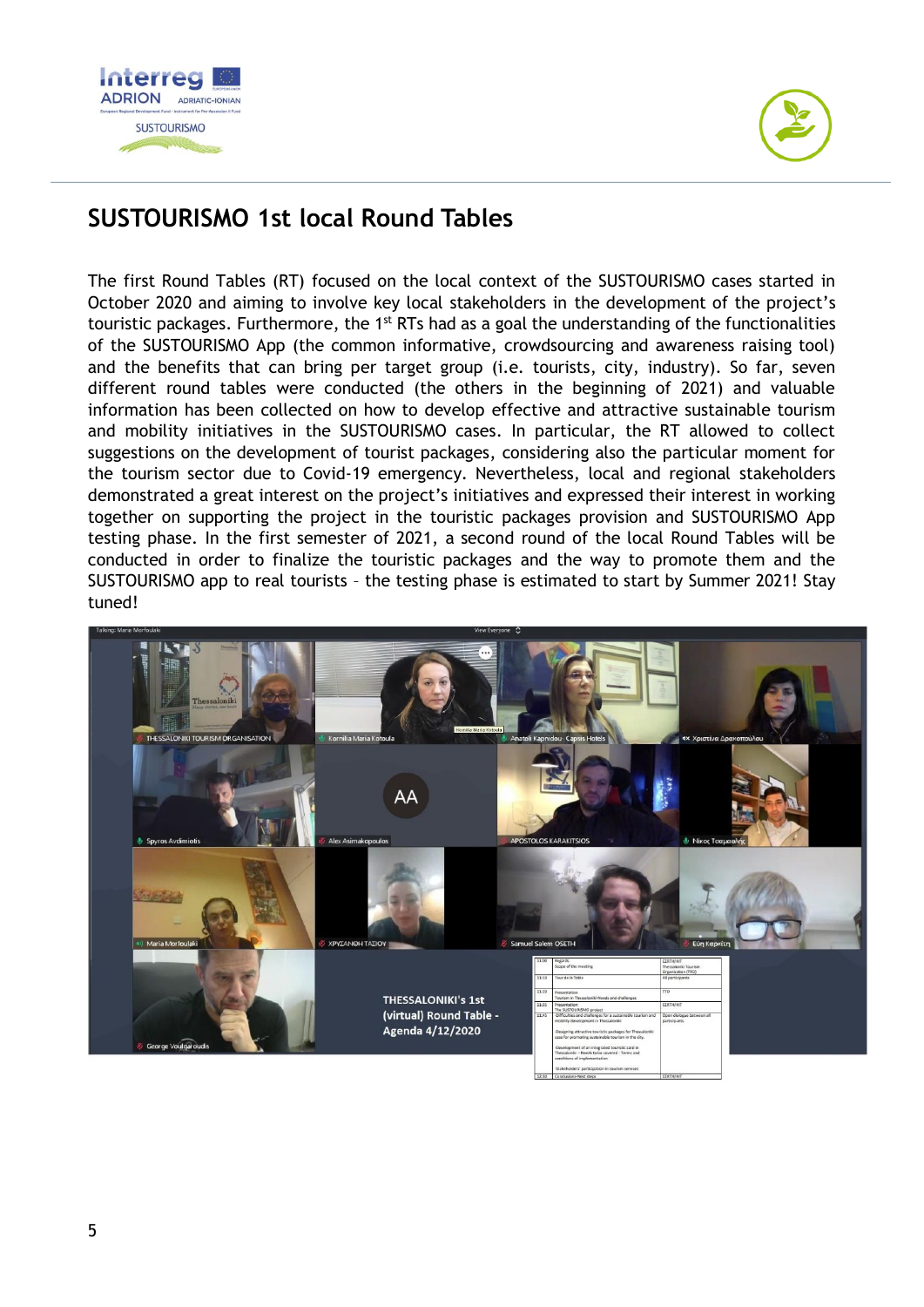

## <span id="page-5-0"></span>**The Berat Competition**

To increase the visibility of the SUSTOURISMO project, especially among younger generations, the Regional Council of Berat implemented a **social media campaign** to**:**

- **-** Promote sustainable tourism and mobility initiatives in the region;
- **-** Increase the visibility of the project;
- **-** Engage younger generations in the activities of the project.

Participants were asked to post on social media a picture of themselves in a touristic site of the region using a sustainable transportation mode. Pictures were shared in the Regional Council of Berat's official Facebook page. People voted by liking the photos and/or sharing them while using the hashtag #sustourismo. The post became viral. Results show an important engagement, especially of younger generations. In particular

- 17 young people took part in the competition;
- The post reached approximately 25,000 people;
- The competition posts received 2217 "likes" and 331 "shares".

Winners received prizes that consisted of initiatives to promote sustainable tourism, such as: rafting in the Osumi canyons (1<sup>st</sup> prize), lunch visit to agro-tourism 'Alpeta' (2<sup>nd</sup> prize), and a handcraft gift made by an artisan  $(3<sup>rd</sup>$  prize).

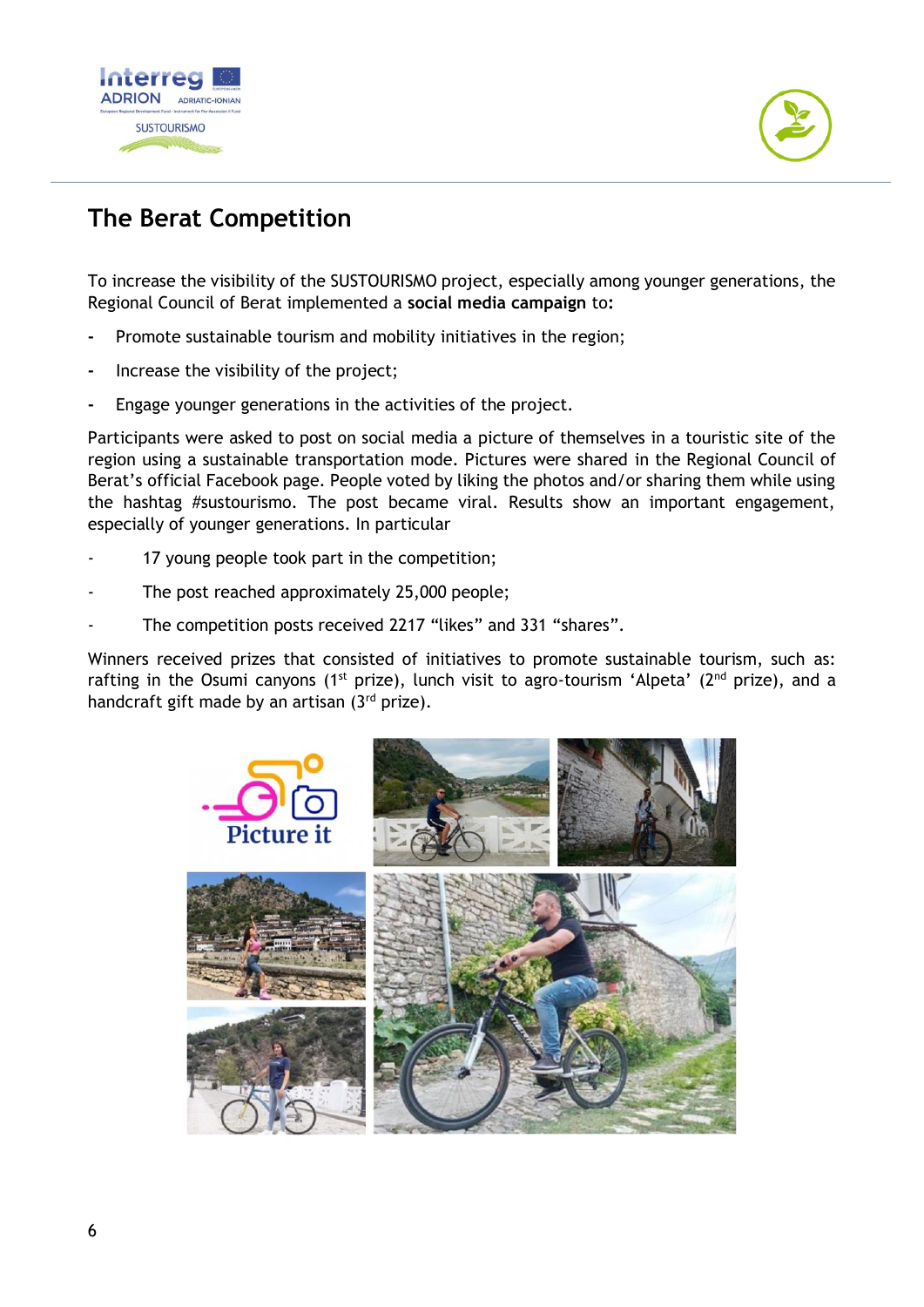



## <span id="page-6-0"></span>**First SUSTOURISMO Webinar**

On 26 November 2020, around fifty participants joined the 1st Webinar of SUSTOURISMO. The event was organised by the Central European Initiative – Executive Secretariat (CEI-ES) to get closer to the tourism-sector-related stakeholders and initiate a fruitful learning process based on the project's main topic: sustainable mobility for sustainable tourism. It introduced the main objectives and expected results of the project, and the lead partner of the project, the Centre for Research and Technology Hellas / Hellenic Institute of Transport (CERTH/HIT), presented the trends in the tourism sector at global and regional level. Key strategic documents and policies at EU level were summarised by the project partner Institute of Transport and Logistics (ITL) with a scope to identify gaps in daily operation at local level and draft the steps towards the future of ADRION tourism. The CEI-ES, in cooperation with MATE and Corintea, presented current best practices in terms of sustainable mobility and transport that can boost sustainable tourism in the ADRION region. Participants engaged in a very enlightening discussion on local peculiarities regarding sustainable tourism and exchanged ideas for further supporting this field. This is the first of a series of four webinars that will help develop the SUSTOURISMO network and shape the future of ADRION tourism policies.

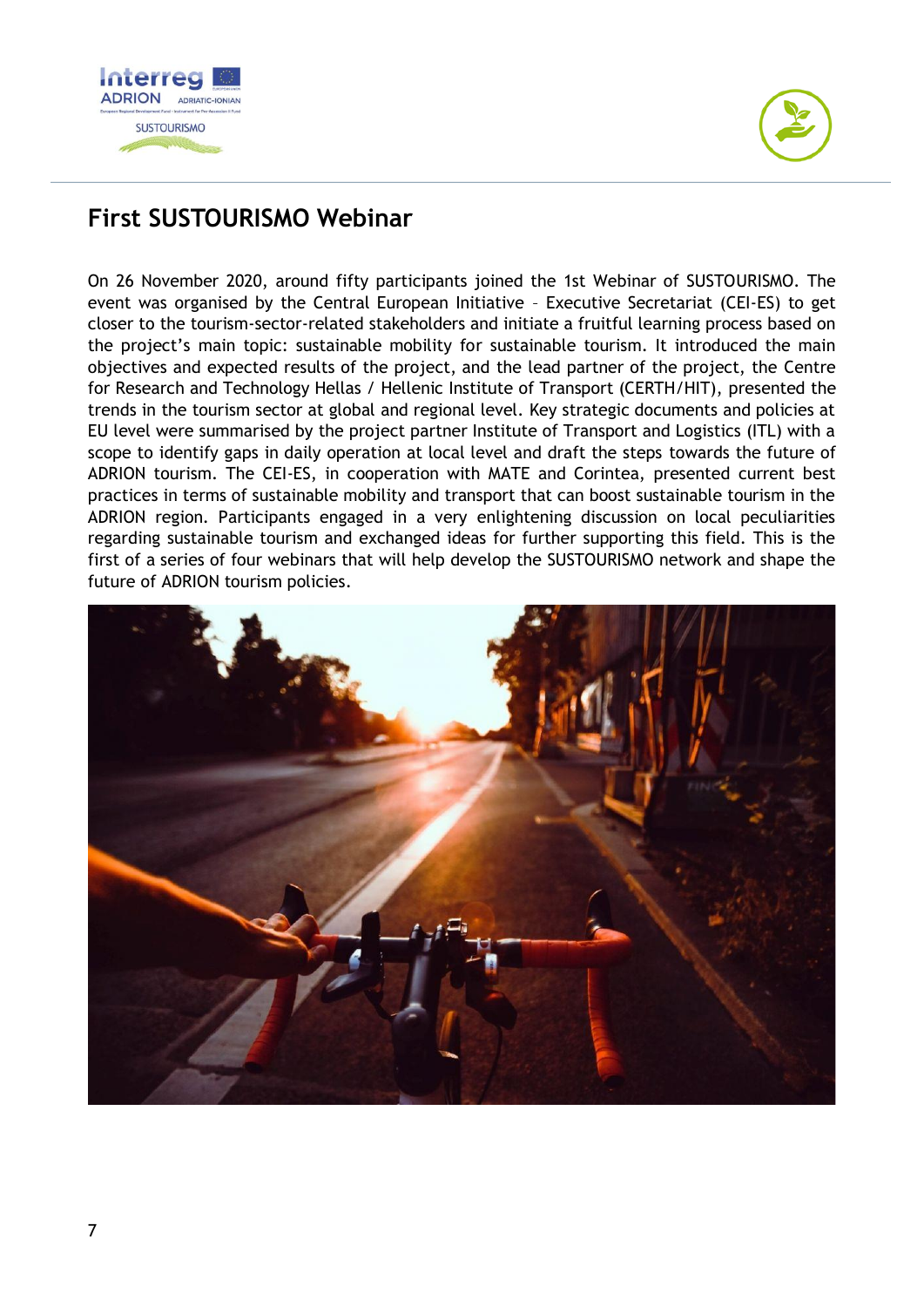



## <span id="page-7-0"></span>**The SUSTOURISMO app is on the go for being launched during the next semester!**

The SUSTOURISMO app is from one side a single point through which the end users (tourists) are provided with necessary information regarding the points of interest in SUSTOURISMO areas and the way to visit them with active and public transportation. From the other side, there is a more intense awareness raising effort towards sustainability that is supported by the SUSTOURISMO app. The app promotes the use of sustainable touristic packages (joint provision of services that support sustainability, i.e. promotion of active transport) and offers rewards and benefits for responsible choices (i.e. walking more – winning more / steps calculator).

In brief, the SUSTOURISMO App is estimated to bring the following benefits (not exhaustively):

- I. For tourists: a single point offering tourism information to plan and organize trips in the areas of visit while simultaneously promoting the use of alternative transport modes;
- II. For tourists and authorities: an interaction point where tourists can provide assessments and complaints for the services in the area of visit (offering 'voice' to them and making them part of tourism planning). The data to be collected from the other side will be a valuable input on sustainable tourism – mobility planning procedure and for entrepreneurs in tourism sector (existing and potential new actors)
- III. For the area of visit (and not only): the app tries to raise awareness towards the use of sustainable mobility options in the places of visit that benefit from the one side the area itself, while from the other side support the creation of responsible behaviours under a wider spectrum.

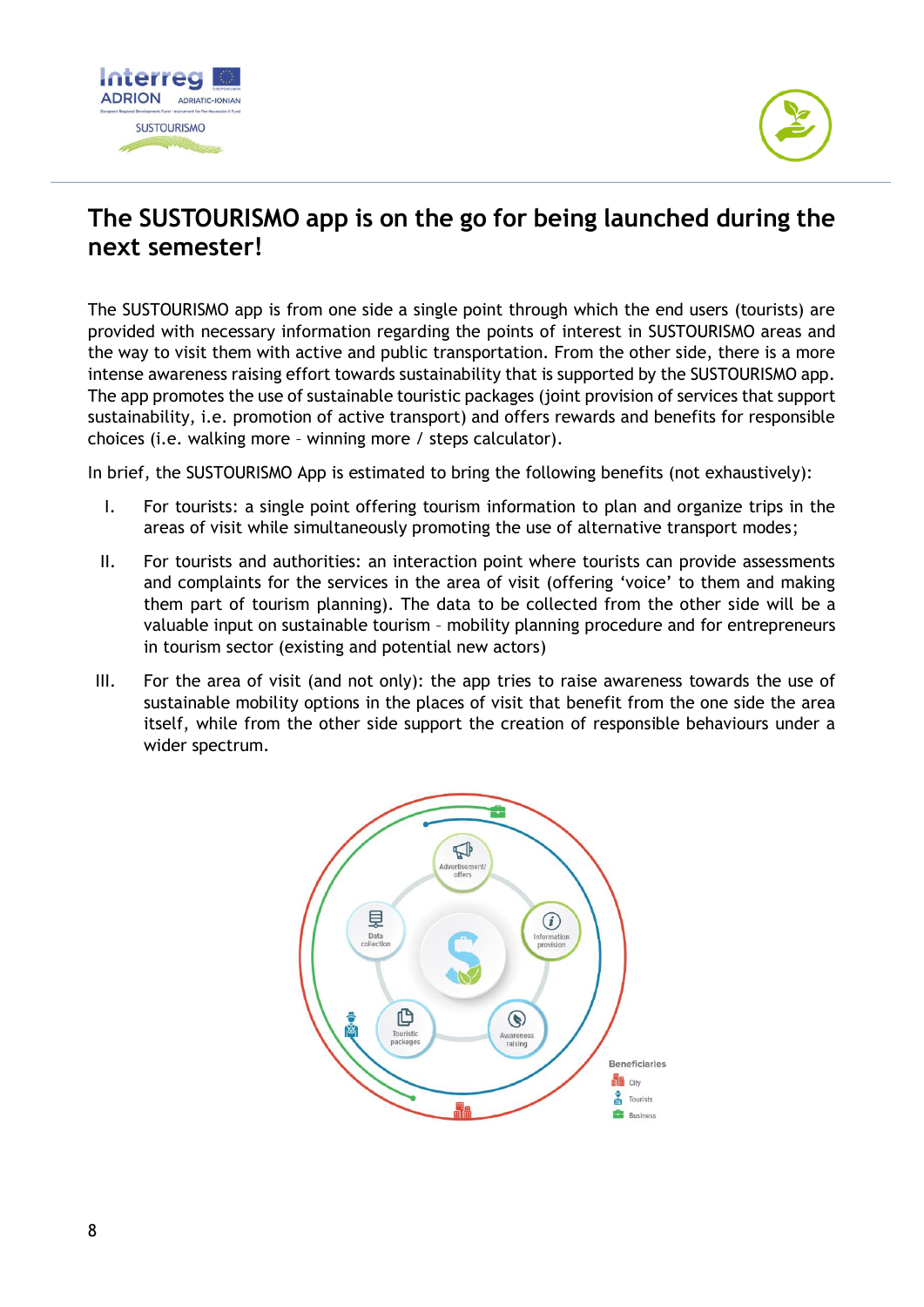



## <span id="page-8-0"></span>**The SUSTOURISMO Surveys. Preliminary results.**

In the frame of the first thematic work package, local surveys among foreign and local tourists were foreseen to understand and further analyse their needs. Unfortunately, COVID-19 has affected the tourism sector greatly. In 2020, Slovenian Railways recorded a decline in both international and domestic traffic. Compared to 2019, the number of domestic passengers was reduced by one third. The decline was even worse in their international lines, where the numbers dropped by 60% (source Slovenian Railways Traffic Transport, 1st SUSTORUSIMO local round table).

The SUSTORUSIMO partners were therefore faced with a great challenge, when conducting the surveys due to reduced number of tourists. The period for this activity was prolonged for 3 months and by the end of December, most partners have managed to successfully fulfil the desired quota. The results of the surveys will be presented in a common report, which will be prepared by RRA LUR and Visit GoodPlace**@** Sustainable Tourism Factory by the end of March 2021.



*This announcement has been produced with the financial assistance of the European Union. The content of the announcement is the sole responsibility of SUSTOURISMO PP3 (Institute for Transport and Logistics) and can under no circumstances be regarded as reflecting the position of the European Union and/or ADRION programme authorities.*